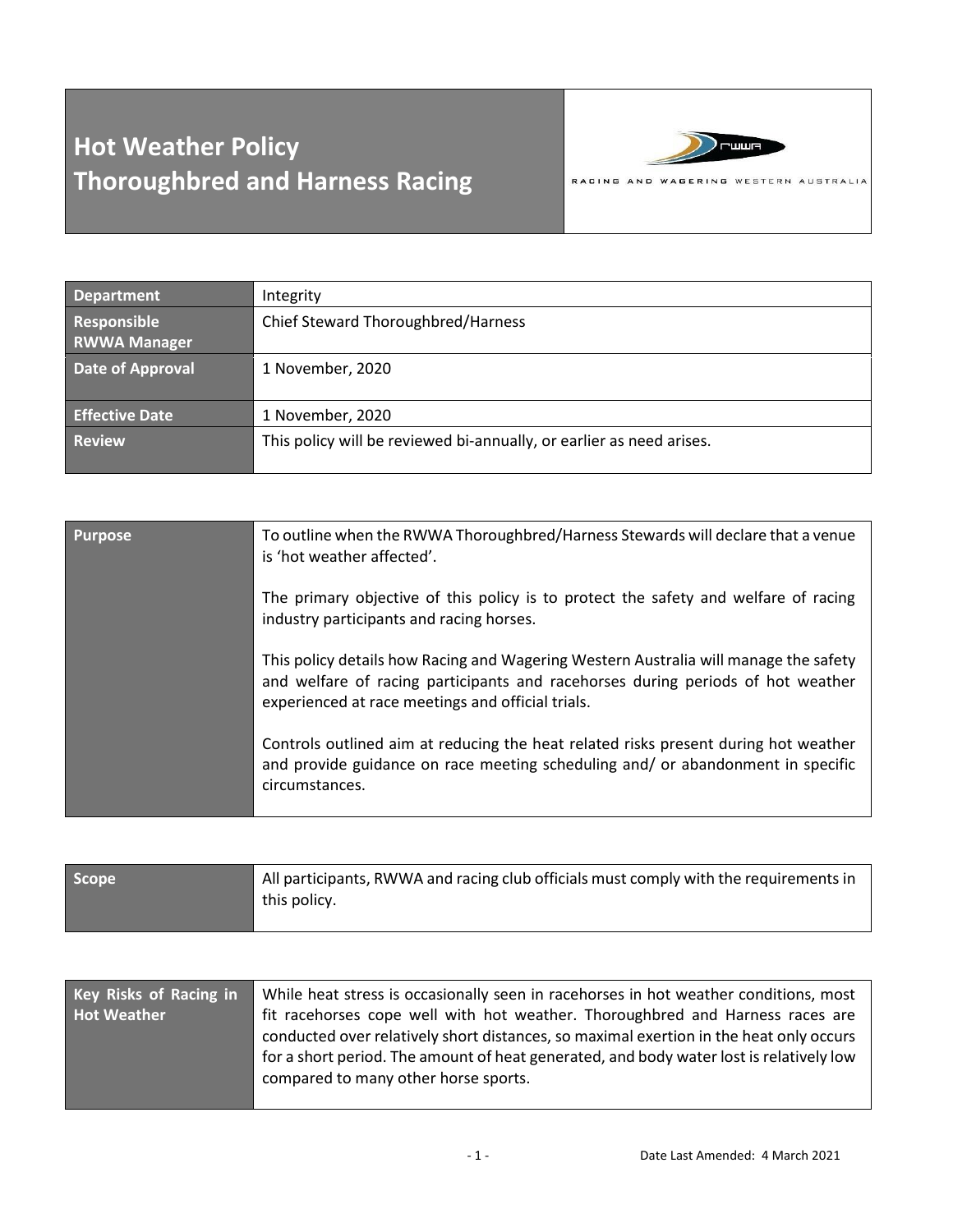Many factors must be considered when deciding upon the safety of racing in hot weather conditions:

Ambient temperature Humidity Air movement Individual horse factors Transport distances Racecourse facilities and micro-climate Duration of the race Time of year and opportunity for horses to adapt to hot weather conditions

The safety of personnel and horses are most likely to be compromised when both the ambient temperature and relative humidity are high, and wind speeds are low or absent.

A day with high ambient temperatures, low humidity and a breeze is generally not a particularly high-risk day but a warm day with very high humidity and no breeze may well be high risk day.

Horses cool themselves efficiently by evaporative cooling, but high ambient temperature and high humidity will slow the rate of transfer of heat from the horse's body to the environment.

It should be noted that equine heat stress can occasionally be seen during the cooler months, especially in spring when the days can be quite warm, but horses might still be carrying a winter coat, are trained in the cooler hours of the morning, and may not have adapted to the warmer daytime temperatures.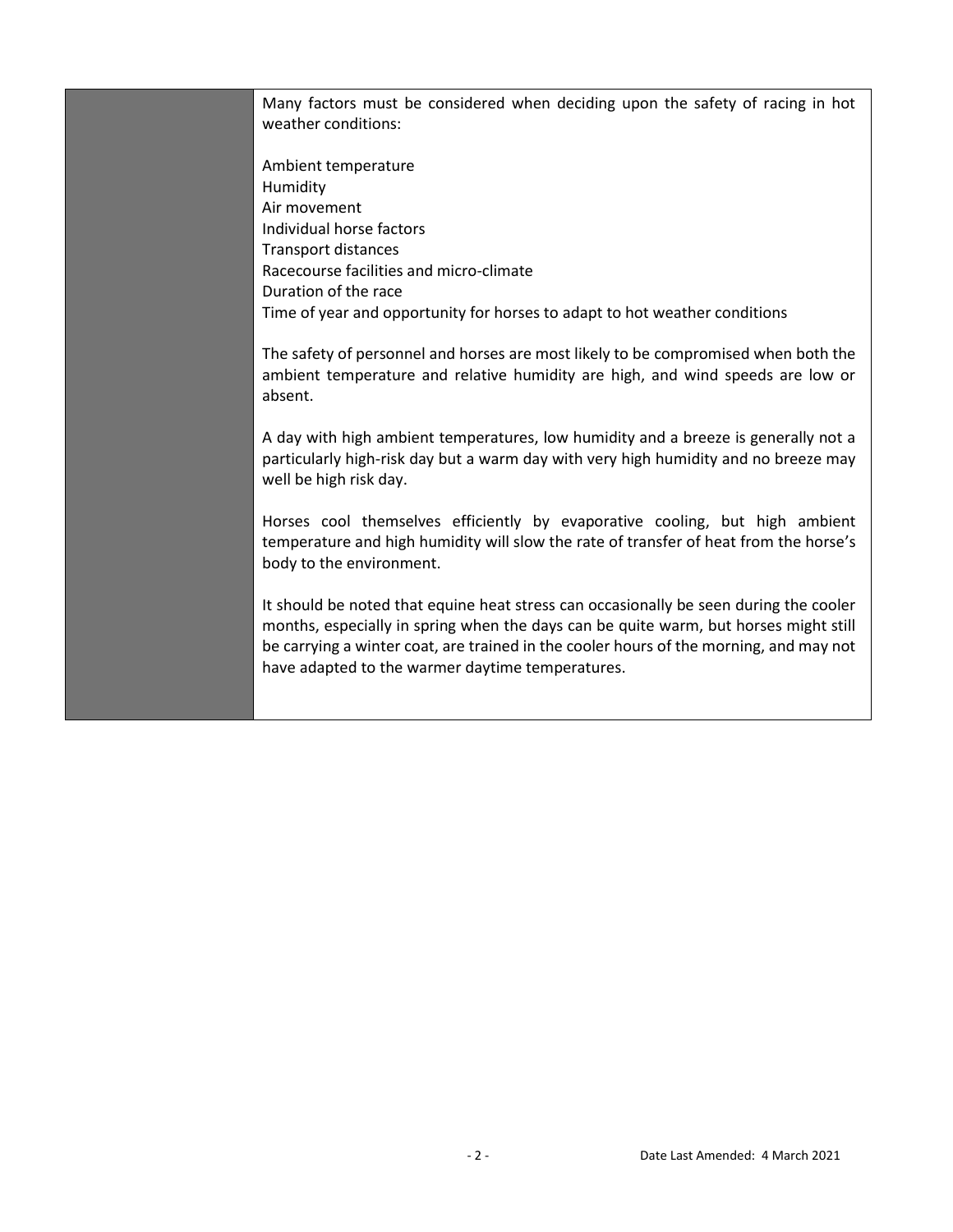| <b>Policy</b>                   |                                                                                                                                                                                                                                                                                                   |
|---------------------------------|---------------------------------------------------------------------------------------------------------------------------------------------------------------------------------------------------------------------------------------------------------------------------------------------------|
| <b>Policy Principles</b>        | The welfare of the horse always comes before travelling, racing and trialling<br>endeavours. Adherence to the requirements in this policy will assist in minimising<br>the potential for heat stress in horses transported, raced or trialled on 'hot<br>weather affected' days.                  |
|                                 | For the purpose of this policy the:                                                                                                                                                                                                                                                               |
|                                 | venue is the location where a race meeting or official trial is scheduled<br>to be held.                                                                                                                                                                                                          |
|                                 | scheduled day is the day that the race meeting is scheduled to be held.<br>$\bullet$                                                                                                                                                                                                              |
|                                 | forecast maximum temperature is the highest temperature forecast by<br>$\bullet$<br>the Bureau of Meteorology (BoM) for the venue at any time within the<br>duration of the scheduled race meeting.                                                                                               |
|                                 | duration of the scheduled race meeting is the time which altogether<br>$\bullet$<br>covers the period from 1 hour prior to the advertised start time of the<br>first race, until 30 minutes after the last race.                                                                                  |
| Pre-race day risk<br>assessment | 1. The Steward in Charge of any upcoming race meeting has primary<br>responsibility to manage the risks of hot weather conditions by monitoring<br>the regional weather forecasts using the most detailed BOM data.                                                                               |
|                                 | 2. Detailed forecast data can be found at http://www.bom.gov.au/places/wa/                                                                                                                                                                                                                        |
|                                 | 3. The location of the race meeting and "Detailed 3 hourly forecast" should be<br>used for accurate weather forecast information.                                                                                                                                                                 |
|                                 | 4. The forecast weather should be monitored from at least 7 days prior to the<br>scheduled day.                                                                                                                                                                                                   |
|                                 | 5. Management options that will be applied by RWWA where the forecast<br>maximum temperature is 38°C or higher include:                                                                                                                                                                           |
|                                 | Modifying the start time of the race meeting to avoid peak hot weather<br>а.<br>conditions; or                                                                                                                                                                                                    |
|                                 | Change the venue of the meeting; or<br>b.                                                                                                                                                                                                                                                         |
|                                 | Re-schedule the meeting to another day; or<br>c.<br>d.<br>Abandoning the scheduled race meeting where no alternative mitigating<br>actions can be taken.                                                                                                                                          |
|                                 | 6. At or around 9am on the day prior to a race day on which the temperature is<br>forecast to be 38°C or higher, the Steward in Charge will convene a discussion<br>with relevant personnel to assess the risks associated with proceeding with<br>the race meeting at the particular racecourse. |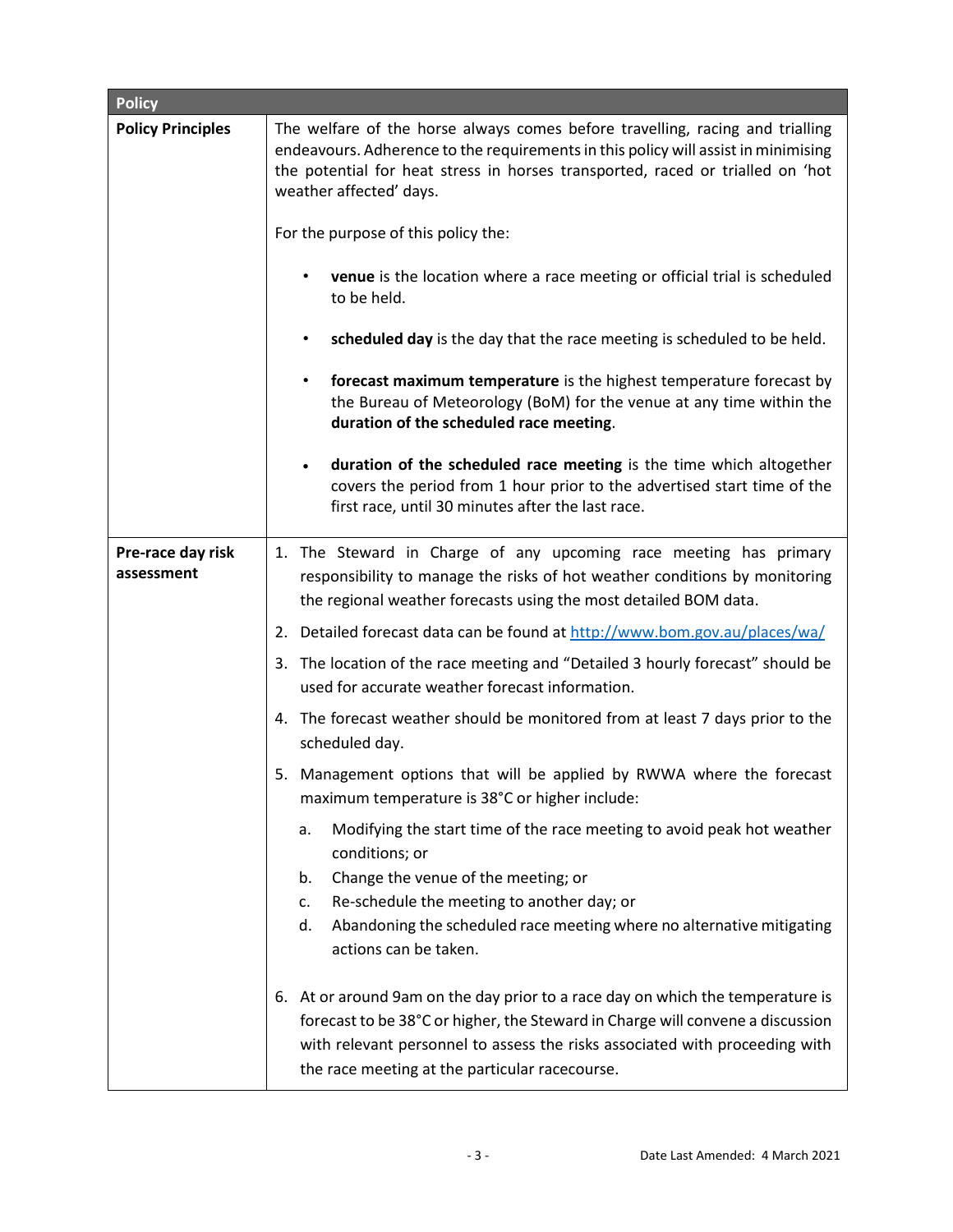| Declaring a 'hot<br>weather affected'<br>day                                  | 7. RWWA Stewards will declare a venue to be 'hot weather affected' if the<br>forecast maximum temperature is 35°C or higher for the venue at any time<br>within the duration of the scheduled race meeting.                                                                                                                                                                                                                                                                                                                                                                                                                                                                                                                                                                                                                                                                                                                       |
|-------------------------------------------------------------------------------|-----------------------------------------------------------------------------------------------------------------------------------------------------------------------------------------------------------------------------------------------------------------------------------------------------------------------------------------------------------------------------------------------------------------------------------------------------------------------------------------------------------------------------------------------------------------------------------------------------------------------------------------------------------------------------------------------------------------------------------------------------------------------------------------------------------------------------------------------------------------------------------------------------------------------------------|
| <b>RWWA options on</b><br>'hot weather<br>affected' days:                     | 8. Where the forecast maximum temperature for the venue at any time within<br>the duration of the scheduled race meeting is between 35-37.9°C, RWWA<br>may:                                                                                                                                                                                                                                                                                                                                                                                                                                                                                                                                                                                                                                                                                                                                                                       |
| 35-37.9°C                                                                     | a. continue with the meeting consistent with requirements set out in this policy,<br>ensuring all safety recommendations for racing in hot weather, as detailed<br>within this policy, are observed.                                                                                                                                                                                                                                                                                                                                                                                                                                                                                                                                                                                                                                                                                                                              |
| <b>RWWA options on</b><br>'hot weather<br>affected' days:                     | 9. Where the forecast maximum temperature for any venue at any time within<br>the duration of the scheduled race meeting is forecast to be 38°C or higher<br>RWWA will apply one or more of the following options;                                                                                                                                                                                                                                                                                                                                                                                                                                                                                                                                                                                                                                                                                                                |
| 38°C or higher                                                                | Modifying the start time of the race meeting to avoid peak hot weather<br>а.<br>conditions; or<br>b. Change the venue of the meeting; or<br>Re-schedule the meeting to another day; or<br>c.<br>d. Abandoning the scheduled race meeting where no alternative mitigating<br>actions can be taken.                                                                                                                                                                                                                                                                                                                                                                                                                                                                                                                                                                                                                                 |
| <b>Steward</b><br>requirements and<br>decisions prior to<br>the race meeting  | 10. In the week prior to the Hot Weather affected race meeting the Steward in<br>Charge will contact the Race Club to discuss requirements for the day.<br>11. The Steward in Charge will send an email to the Club Manager and Track<br>Manager to outline Club requirements for racing on 'hot weather affected'<br>days and provide a copy of the "Racing in Hot Weather Check List"<br>(Appendix A).<br>12. Where a trainer has a horse engaged at a race meeting where the forecast<br>maximum temperature at the venue, or at the location of the trainers<br>registered stables, on the day of the scheduled race meeting, is 35°C or<br>higher, a trainer may, before the prescribed race day scratching deadline,<br>seek permission from the Stewards to withdraw the horse from its<br>engagement without a scratching penalty applied (Harness). A rider's fee<br>will still be applicable (Thoroughbred). (04/03/21) |
| <b>Steward</b><br>requirements and<br>decisions<br>during<br>the race meeting | 13. Notify participants that race day hot weather protocols are to be in place for<br>the race meeting either prior to the first race, or at the point during the race<br>meeting that protocols are implemented. This may include announcements<br>relating to parading directions to keep participants informed.<br>14. The minimum period prior to the races that horses are required to be on-<br>course may be reduced.                                                                                                                                                                                                                                                                                                                                                                                                                                                                                                      |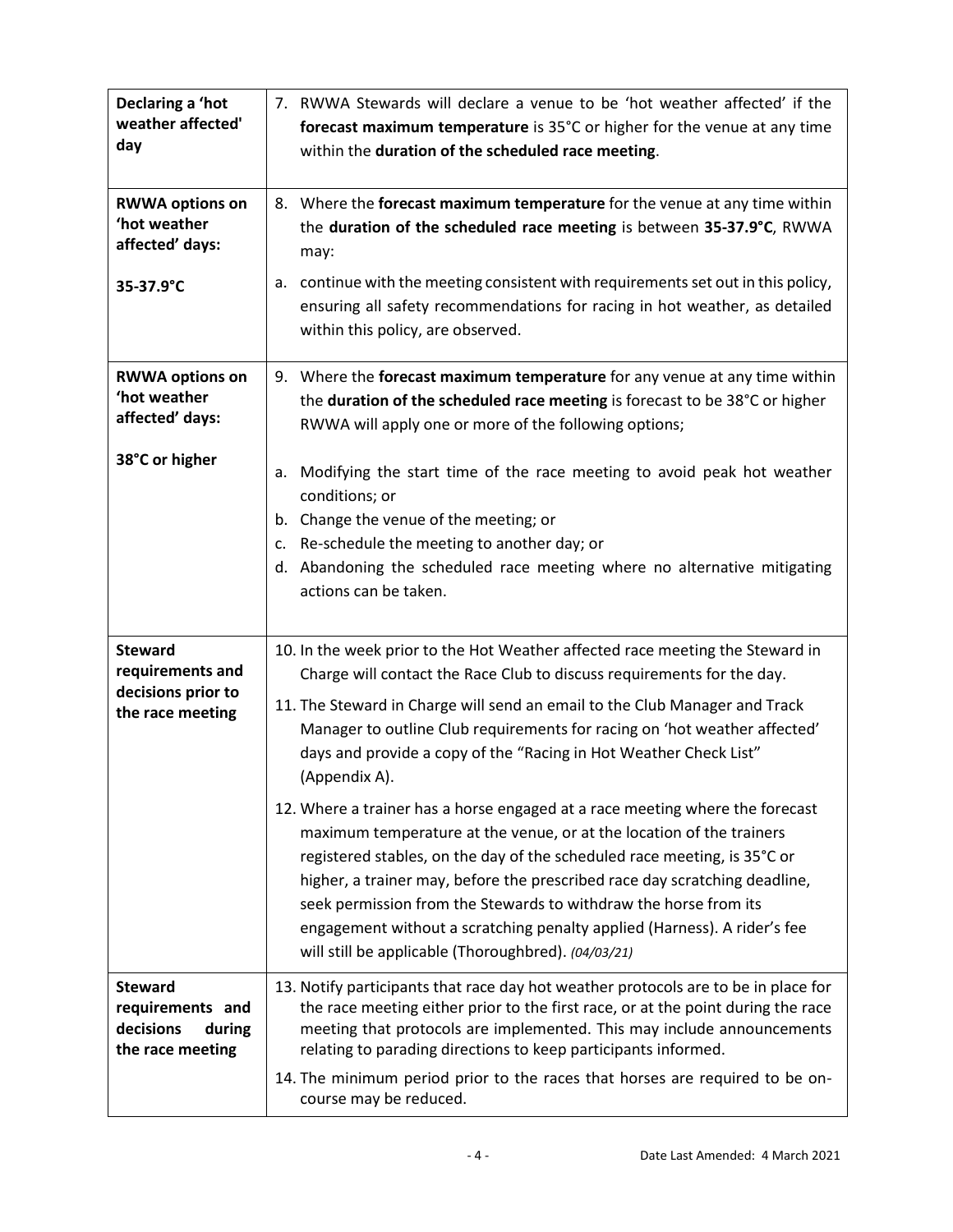|                                         | 15. The time that horses are required to parade or to be held in the mounting<br>yard both pre-and post-race or behind the starting barriers should be<br>minimized.                                                                                                                                                                                                                                                                                                                 |
|-----------------------------------------|--------------------------------------------------------------------------------------------------------------------------------------------------------------------------------------------------------------------------------------------------------------------------------------------------------------------------------------------------------------------------------------------------------------------------------------------------------------------------------------|
|                                         | 16. Depending on the conditions and set up of the mounting yard, horses may<br>enter just before they are ready to go out onto the track so that they can be<br>kept in the shade for as long as possible pre-race, and leave the mounting<br>yard as soon as the jockey dismounts and unsaddles post-race. Alternatively<br>Stewards permission can be provided for horses to proceed to the barriers<br>directly from, and after the race return to, the first mounting yard only. |
|                                         | 17. Advise Riders or Drivers, should they become concerned with the condition<br>of their horse at any time, they should proceed directly to the ORV in the<br>mounting yard or at the barriers.                                                                                                                                                                                                                                                                                     |
|                                         | 18. Regularly liaise with the ORV during the race meeting to discuss ambient<br>weather conditions and the post-race recovery of horses                                                                                                                                                                                                                                                                                                                                              |
|                                         | 19. The ORV will closely monitor all horses and at any time the ORV can make<br>recommendations to the Stewards that the meeting be abandoned, if in their<br>opinion the welfare of the horses competing is likely to be adversely affected<br>by changing or unexpected extreme conditions.                                                                                                                                                                                        |
|                                         | 20. Where the actual temperature after the commencement of a hot weather<br>affected race meeting falls below 35°C, the Steward in Charge may at their<br>discretion, relax or dispense with any of the additional race meeting<br>requirements for hot weather affected days set out in this policy.                                                                                                                                                                                |
|                                         | 21. Stewards may not permit Harness horses to engage in a pre-race warm up on<br>hot weather affected days.                                                                                                                                                                                                                                                                                                                                                                          |
| <b>Race Club</b><br><b>Requirements</b> | 22. In the week prior to a Hot Weather affected race meeting the Stewards will<br>contact the Club Manager or Track Manager to outline the requirements for<br>'hot weather affected' race meetings, including providing a copy of the<br>"Racing in Hot Weather Check List" (Appendix A)                                                                                                                                                                                            |
|                                         | 23. The "Racing in Hot weather check list" (Appendix A) must be completed and<br>returned to the Steward in Charge prior to the race day.                                                                                                                                                                                                                                                                                                                                            |
|                                         | 24. Horse stalls should be designed and maintained to be as cool as possible and<br>may include the use of roof sprinklers and/or stall misting systems.                                                                                                                                                                                                                                                                                                                             |
|                                         | 25. All horse stall sprinklers or misting systems must be functional and serviced<br>at least annually before the month of October.<br>26. An adequate number of wash bays and hoses should be available to enable<br>rapid post-race cooling of horses.                                                                                                                                                                                                                             |
|                                         | 27. Adequate cool drinking water should be available.                                                                                                                                                                                                                                                                                                                                                                                                                                |
|                                         | 28. Large containers of ice water in mobile containers and smaller buckets and<br>scrapers should be available at appropriate locations including the mounting<br>yard, hosing bays and sample collection areas. The Club should have a<br>designated staff member replenishing the ice water supply during the race<br>meeting.                                                                                                                                                     |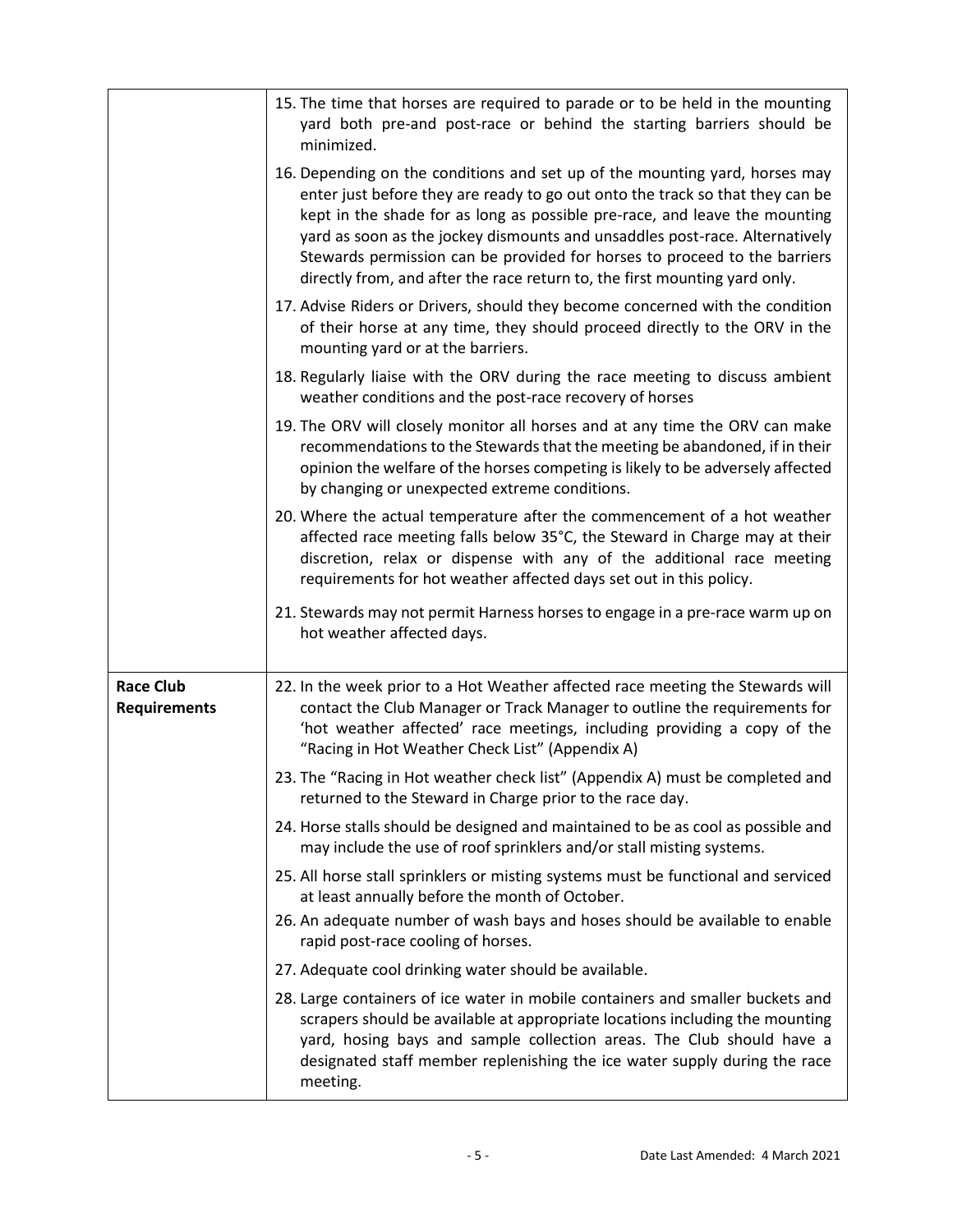|                                    | 29. Hoses with adequate water pressure should be available in the mounting<br>yard and be of sufficient length to reach all points of the mounting yard.                                                                                                                                                                                                                                                                                                                                                                                                                                                                                                                                                                                                                                                                                                                                                                                                                                                                                    |
|------------------------------------|---------------------------------------------------------------------------------------------------------------------------------------------------------------------------------------------------------------------------------------------------------------------------------------------------------------------------------------------------------------------------------------------------------------------------------------------------------------------------------------------------------------------------------------------------------------------------------------------------------------------------------------------------------------------------------------------------------------------------------------------------------------------------------------------------------------------------------------------------------------------------------------------------------------------------------------------------------------------------------------------------------------------------------------------|
|                                    | 30. The sample collection areas should be kept as cool as possible, for example<br>by the operation of sprinkler systems or hosing the roof, ensuring adequate<br>ventilation and by providing fans or air-conditioning.                                                                                                                                                                                                                                                                                                                                                                                                                                                                                                                                                                                                                                                                                                                                                                                                                    |
|                                    | 31. All Club air conditioning systems in sample collection areas must be<br>functional and serviced at least annually before the month of October.                                                                                                                                                                                                                                                                                                                                                                                                                                                                                                                                                                                                                                                                                                                                                                                                                                                                                          |
| <b>Communications</b>              | 32. Decisions to abandon or relocate a race meeting, observing the guidelines<br>within this policy, should be made as early as possible, and where possible<br>prior to the day of the race meeting.                                                                                                                                                                                                                                                                                                                                                                                                                                                                                                                                                                                                                                                                                                                                                                                                                                       |
|                                    | 33. Where there is a possibility that a race meeting may be at risk of<br>abandonment or relocation due to extreme weather, this information should<br>be communicated in advance to relevant RWWA departments including a<br>time frame when a final decision will be made.                                                                                                                                                                                                                                                                                                                                                                                                                                                                                                                                                                                                                                                                                                                                                                |
|                                    | 34. Following is a guide to relevant communications:                                                                                                                                                                                                                                                                                                                                                                                                                                                                                                                                                                                                                                                                                                                                                                                                                                                                                                                                                                                        |
|                                    | a) In the event of extreme heat conditions being forecast at a venue for a race<br>meeting; discussion between Stewards, Racing office and Race Club will occur<br>in the days prior to the scheduled race meeting.<br>b) Notification of any race rescheduling must be communicated by the Stewards<br>to the Executive; Racing department; Wagering Ops; Public Relations team<br>and TABradio. The Racing department are to notify industry directly and the<br>Public Relations team are to communicate externally via the RWWA Media<br>Platforms.<br>c) In the event that a race meeting is at risk of being abandoned and a decision to<br>relocate the meeting hasn't been arrived at; then communication regarding a<br>final decision being made should be shared with the following-Chief<br>Steward; Racing department; Wagering department; Public Relations team;<br>Executive; Industry participants and affected Race Club, advising them when a<br>final decision is to be made. The Racing department are responsible for |
| Participant                        | notifying industry participants directly.<br>35. In preparation for racing on hot weather affected days horses should be well                                                                                                                                                                                                                                                                                                                                                                                                                                                                                                                                                                                                                                                                                                                                                                                                                                                                                                               |
| requirements on                    | hydrated leading up to the race meeting.                                                                                                                                                                                                                                                                                                                                                                                                                                                                                                                                                                                                                                                                                                                                                                                                                                                                                                                                                                                                    |
| all 'hot weather<br>affected' days | 36. Where possible horses should be stabled out of the sun and in areas where<br>there is good movement of air.                                                                                                                                                                                                                                                                                                                                                                                                                                                                                                                                                                                                                                                                                                                                                                                                                                                                                                                             |
|                                    | 37. Wash bays and hoses will be available to enable rapid post-race cooling of<br>horses. Hoses should be run to remove any hot water that has accumulated<br>within the hose before putting water on the horse.                                                                                                                                                                                                                                                                                                                                                                                                                                                                                                                                                                                                                                                                                                                                                                                                                            |
|                                    | 38. Ice water bins will be available for the rapid cooling of heat affected horses<br>and should be utilised accordingly.                                                                                                                                                                                                                                                                                                                                                                                                                                                                                                                                                                                                                                                                                                                                                                                                                                                                                                                   |
|                                    | 39. Adequate cool drinking water will be available, and horses should be given<br>free access to drinking water upon return to the stall area post-race.                                                                                                                                                                                                                                                                                                                                                                                                                                                                                                                                                                                                                                                                                                                                                                                                                                                                                    |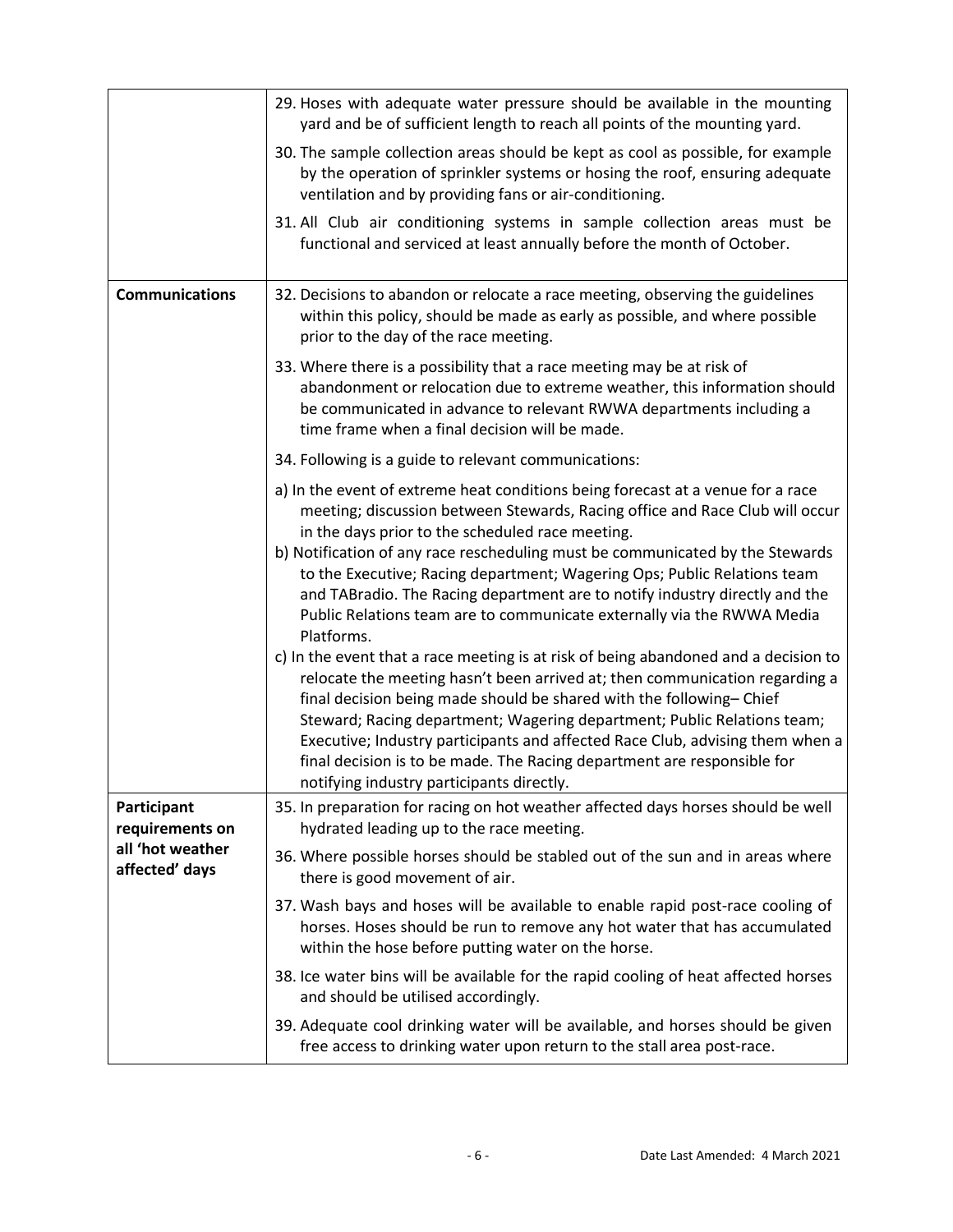|                                                          | 40. Horse handlers should monitor horses under their care closely on hot, humid<br>days - particularly in the period following the race. Any concerns should be<br>brought to the attention of the on-course veterinarian.                                                                             |
|----------------------------------------------------------|--------------------------------------------------------------------------------------------------------------------------------------------------------------------------------------------------------------------------------------------------------------------------------------------------------|
|                                                          | 41. Trainers are reminded where they have any concerns a horse may not be<br>coping with the hot weather; they should approach the Stewards to request<br>permission to withdraw the horse. The Stewards may seek the opinion of the<br>on-course veterinarian before considering such an application. |
| <b>Official Raceday</b><br><b>Veterinarians</b><br>(ORV) | 42. The ORV should monitor all horses on course for signs of being heat affected<br>throughout the day - particularly paying attention to horse's recovery post<br>racing.                                                                                                                             |
|                                                          | 43. Any heat affected horse seen prior to racing will be immediately reported to<br>the Stewards, and a decision will be made, in consultation with the ORV, on the<br>suitability of that horse to race.                                                                                              |
|                                                          | 44. Any horse found to be heat affected will be given appropriate treatment and<br>cooling.                                                                                                                                                                                                            |
|                                                          | 45. The Veterinary Surgeon should have an adequate supply of appropriate<br>medications to treat a heat affected horse.                                                                                                                                                                                |
|                                                          | 46. All cases of exertional heat illness will be reported to the Stewards including an<br>assessment of the severity of each case.                                                                                                                                                                     |
|                                                          | 47. Further information on treating exertional heat illness can be found in the ORV<br>manual.                                                                                                                                                                                                         |
|                                                          | 48. The ORV and Sample collection staff will monitor the sampling procedures to<br>ensure that horses are cooling appropriately and adjust the process as required<br>with any heat affected horses.                                                                                                   |